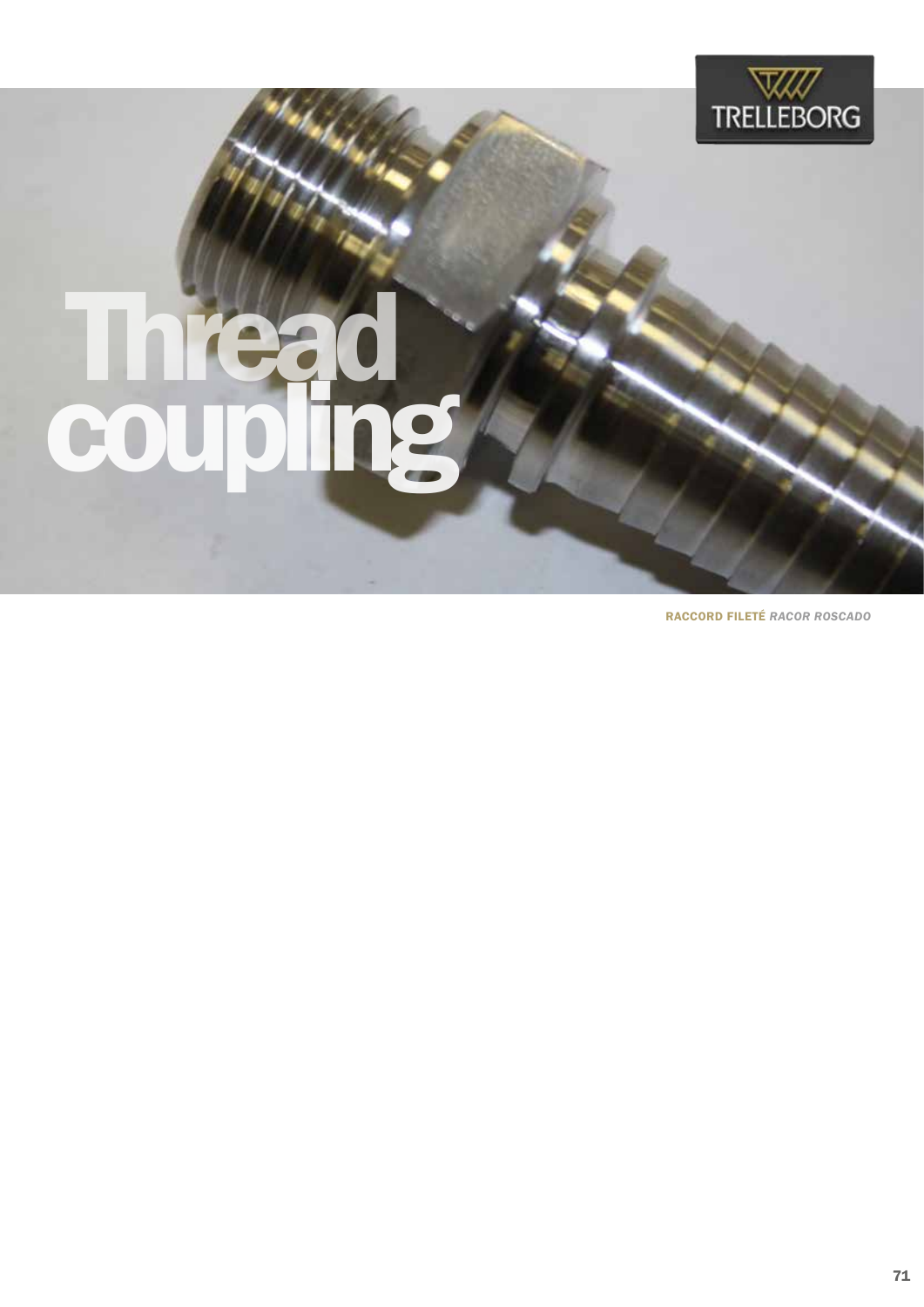## Thread coupling



MATERIAL MATIÈRE *MATERIAL* ST = Steel Acier *Acero* SS = Stainless steel Inox

SIZE DIMENSIONS *DIMENSIONES* From DN 1/2″ to DN 1″ 1/2

THREAD FILETAGE *ROSCA* BSPP DIN 228, BSPT ISO 7/1





· E0 = diamètre sur fianc à l'extrémité du flietage (flietage extérieur).

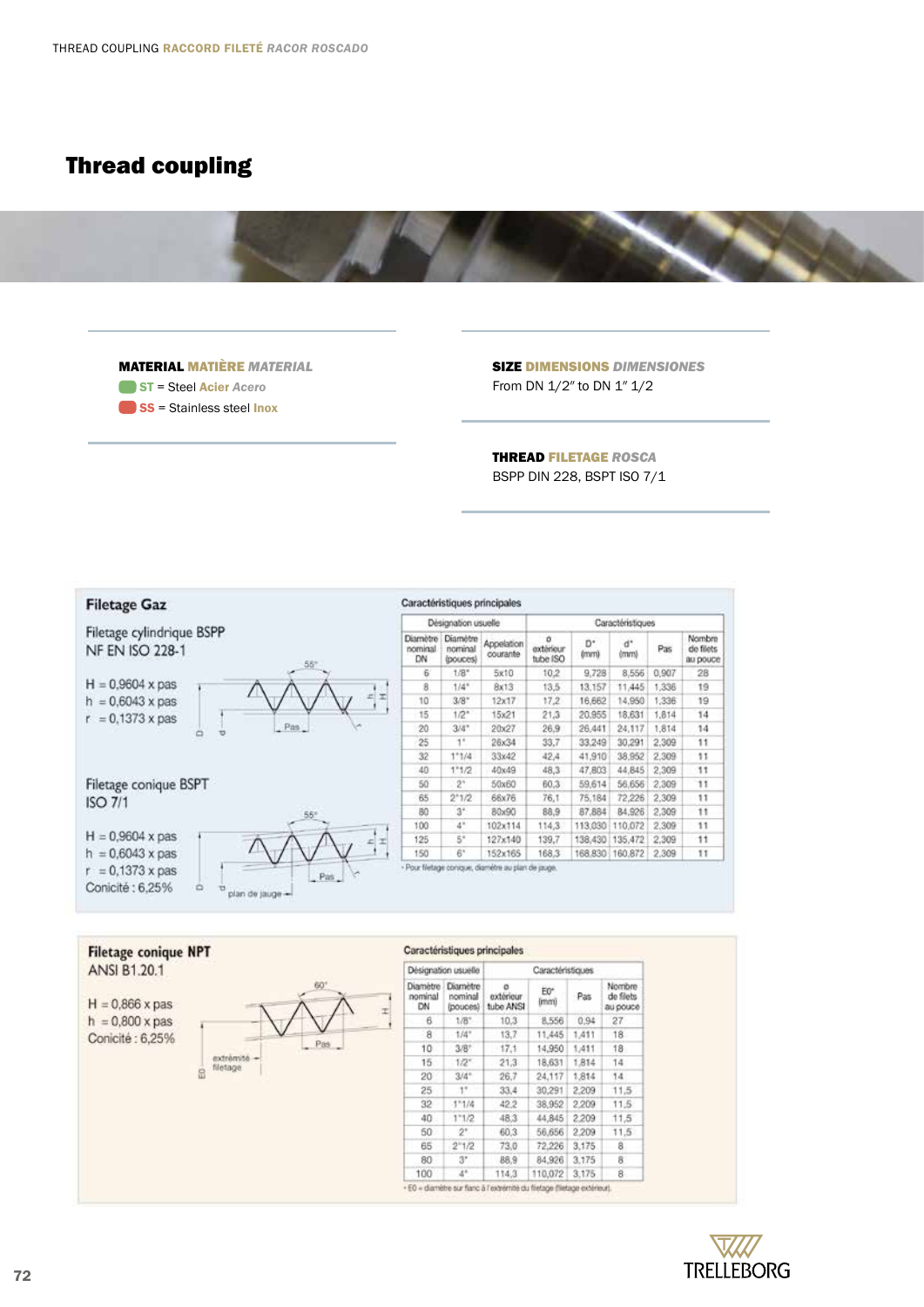| AL = Aluminium                  | $B = Bras$ <b>Example 1 Example 1 EXAMPLE 121 <b>EXAMPLE 121 PER</b></b>                                                                                            | ST = Steel Acier Acero                                                                                                                |            | SS = Stainless steel lnox                   |                                           | $\blacksquare$ PP = Polypropylene |              |
|---------------------------------|---------------------------------------------------------------------------------------------------------------------------------------------------------------------|---------------------------------------------------------------------------------------------------------------------------------------|------------|---------------------------------------------|-------------------------------------------|-----------------------------------|--------------|
| <b>Trelleborg Fittings 2015</b> |                                                                                                                                                                     |                                                                                                                                       |            | ID coupling<br>Diam. raccord<br>Diam. racor | ID shank<br>Diam. douille<br>Diam. espiga | Ref.                              | <b>Notes</b> |
|                                 | Male thread. Serrated<br>hose shank/Collar. Short<br>length.<br>Fileté mâle. Cranté/Col-<br>lerette. Type court.<br>Rosca macho, Acana-<br>lado/Cuello. Tipo corto. | To use with safety<br>clamp 510 31 75<br>page 87.<br>A utiliser avec collier<br>510 31 75.<br>Utilisar con abraza-<br>dera 510 31 75. | <b>ST</b>  | 1"1/2                                       | 50                                        | 510 50 06                         |              |
|                                 | Male thread. Serrated hose shank/Collar. Long<br>length.<br>Fileté mâle. Cranté/Collerette. Type long.<br>Rosca macho. Acanalado/Cuello. Tipo longo.                |                                                                                                                                       | <b>ST</b>  | 1"1/2                                       | 50                                        | 510 50 05                         |              |
|                                 | Female thread AIR 50. End F 1"1/2. With nut.<br>Fileté femelle AIR 50. Sortie F 1"1/2. Avec écrou.<br>Rosca hembra AIR 50. Salida F 1"1/2. Con tuerca.              |                                                                                                                                       | <b>ST</b>  | 1"1/2                                       | 50                                        | 510 50 88                         |              |
|                                 | Male thread AIR 50. End F 1"1/2. With NBR gasket.<br>Fileté mâle AIR 50. Sortie F 1"1/2. Avec joint NBR.<br>Rosca macho AIR 50. Salida F 1"1/2. Con junta<br>NBR.   |                                                                                                                                       | <b>ST</b>  | 1"1/2                                       | 50                                        | 510 50 87                         |              |
|                                 | Gasket for 510 50 88.<br>Joint pour 510 50 88.<br>Junta para 510 50 88.                                                                                             |                                                                                                                                       | <b>NBR</b> | 2"                                          | 50                                        | 510 23 51                         |              |

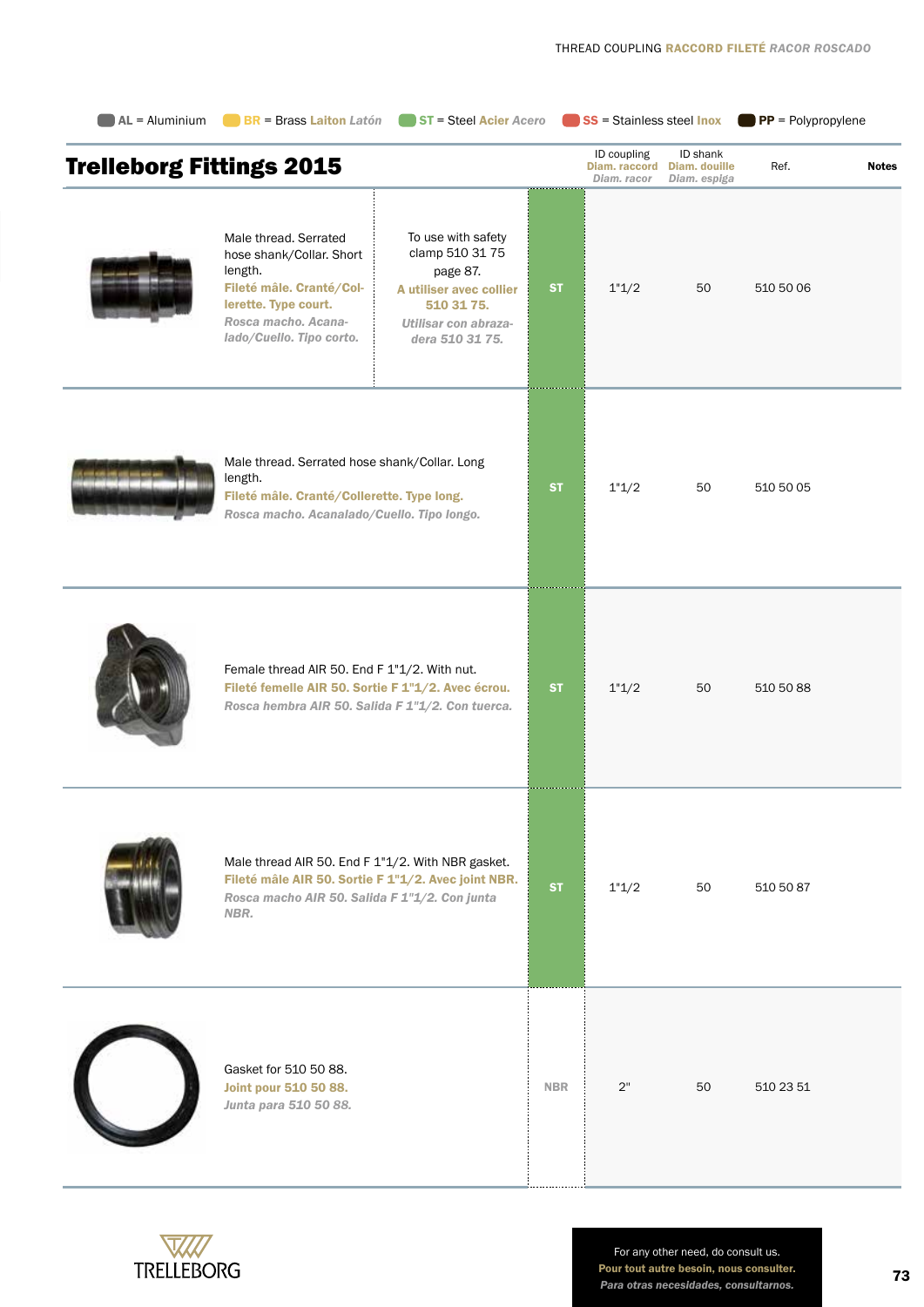| $\bigcup$ AL = Aluminium        | BR = Brass Laiton Latón ST = Steel Acier Acero                                                                                                                                                                      |           | SS = Stainless steel lnox                                 |                          | $\blacksquare$ PP = Polypropylene |              |
|---------------------------------|---------------------------------------------------------------------------------------------------------------------------------------------------------------------------------------------------------------------|-----------|-----------------------------------------------------------|--------------------------|-----------------------------------|--------------|
| <b>Trelleborg Fittings 2015</b> |                                                                                                                                                                                                                     |           | ID coupling<br>Diam. raccord Diam. douille<br>Diam. racor | ID shank<br>Diam. espiga | Ref.                              | <b>Notes</b> |
|                                 | Female thread. Serrated hose shank/Collar. TURNEX<br>Type. Strong nut.<br>Fileté femelle. Cranté/Collerette. Type TURNEX.<br>Ecrou renforcé.<br>Rosca hembra. Acanalado/Cuello. Tipo TURNEX.<br>Tuerca consolidada. | <b>ST</b> | 3/4"                                                      | 19                       | 510 50 00                         |              |
|                                 |                                                                                                                                                                                                                     |           | 1/4"                                                      | 6                        | 500 50 32                         |              |
|                                 |                                                                                                                                                                                                                     |           | 1/4"                                                      | 10                       | 510 20 47                         |              |
|                                 |                                                                                                                                                                                                                     |           | 3/8"                                                      | 8                        | 500 50 18                         |              |
|                                 | Female thread. Serrated hose shank/Collar. BSP 60°.                                                                                                                                                                 |           | 3/8"                                                      | 10                       | 500 50 19                         |              |
|                                 | Fileté femelle. Cranté/Collerette. BSP 60°.<br>Rosca hembra. Acanalado/Cuello. BSP 60°.                                                                                                                             | <b>ST</b> | 1/2"                                                      | 13                       | 500 50 45                         |              |
|                                 |                                                                                                                                                                                                                     |           | 3/4"                                                      | 19                       | 500 50 46                         |              |
|                                 |                                                                                                                                                                                                                     |           | 1"                                                        | 25                       | 500 50 47                         |              |
|                                 |                                                                                                                                                                                                                     |           | 1"1/4                                                     | 32                       | 500 50 48                         |              |
|                                 |                                                                                                                                                                                                                     |           | 1/2"                                                      | 13                       | 510 00 08                         |              |
|                                 | Female thread. Serrated hose shank/Collar. BSP 60°.<br>Elbow 90°.<br>Fileté femelle. Cranté/Collerette. BSP 60°. Coudé                                                                                              |           | 3/4"<br>19                                                | 510 00 09                |                                   |              |
|                                 | $90^\circ$ .<br>Rosca hembra. Acanalado/Cuello. BSP 60°. Codo<br>$90^{\circ}$ .                                                                                                                                     | <b>ST</b> | $1"$                                                      | 25                       | 510 00 10                         |              |
|                                 |                                                                                                                                                                                                                     |           | 1/4"                                                      | 6                        | 500 50 30                         |              |
|                                 |                                                                                                                                                                                                                     |           | 1/4"                                                      | 10                       | 510 20 46                         |              |
|                                 |                                                                                                                                                                                                                     |           | 3/8"                                                      | 8                        | 500 50 16                         |              |
|                                 | Male thread. Serrated hose shank/Collar. BSP 60°.                                                                                                                                                                   |           | 3/8"                                                      | 10                       | 500 50 17                         |              |
|                                 | Fileté mâle. Cranté/Collerette. BSP 60°.<br>Rosca macho. Acanalado/Cuello. BSP 60°.                                                                                                                                 | <b>ST</b> | 1/2"                                                      | 13                       | 500 50 49                         |              |
|                                 |                                                                                                                                                                                                                     |           | 3/4"                                                      | 19                       | 500 50 50                         |              |
|                                 |                                                                                                                                                                                                                     |           | $1"$                                                      | 25                       | 500 50 51                         |              |
|                                 |                                                                                                                                                                                                                     |           | 1"1/4<br>32                                               | 500 50 52                |                                   |              |



For any other need, do consult us. Pour tout autre besoin, nous consulter. *Para otras necesidades, consultarnos.* 74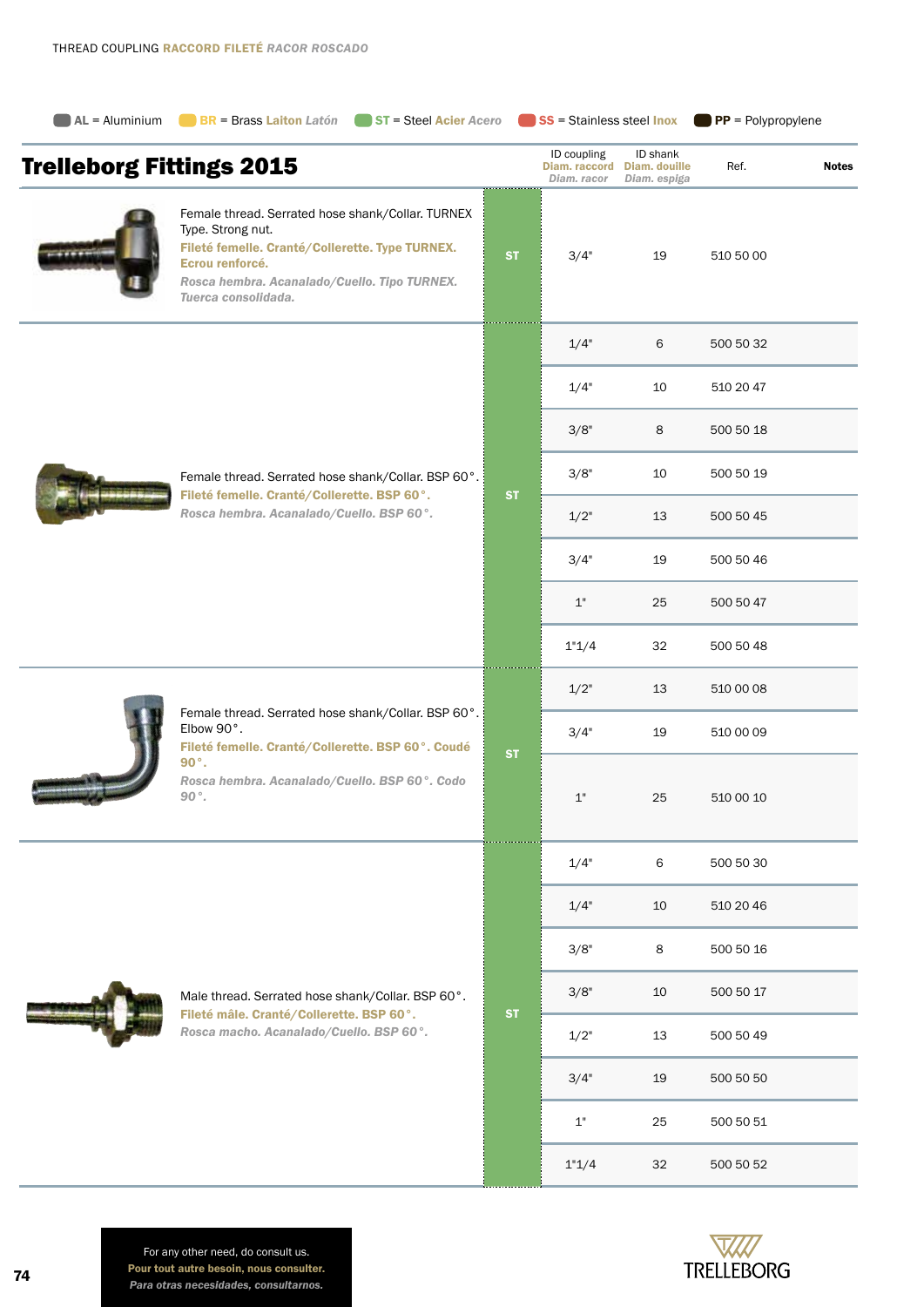|                                 | AL = Aluminium BR = Brass Laiton Latón ST = Steel Acier Acero                                                  |                                                   | SS = Stainless steel lnox                   |                                           | $\blacksquare$ PP = Polypropylene |                        |
|---------------------------------|----------------------------------------------------------------------------------------------------------------|---------------------------------------------------|---------------------------------------------|-------------------------------------------|-----------------------------------|------------------------|
| <b>Trelleborg Fittings 2015</b> |                                                                                                                |                                                   | ID coupling<br>Diam. raccord<br>Diam. racor | ID shank<br>Diam. douille<br>Diam. espiga | Ref.                              | <b>Notes</b>           |
|                                 |                                                                                                                |                                                   | 1/2"                                        | 13                                        | 011 78 86                         |                        |
|                                 | Female thread. Serrated hose shank/Collar. BSP 60°.                                                            |                                                   | 1/2"                                        | 16                                        | 011 82 37                         |                        |
|                                 | Fileté femelle. Cranté/Collerette. BSP 60°.<br>Rosca hembra. Acanalado/Cuello. BSP 60°.                        | <b>SS 316L</b>                                    | 3/4"                                        | 19                                        | 011 78 88                         |                        |
|                                 |                                                                                                                |                                                   | 1"                                          | 25                                        | 011 78 89                         |                        |
|                                 | Female thread. Serrated hose shank/Collar. BSP 60°.                                                            |                                                   | 1/2"                                        | 510 01 80<br>16                           |                                   |                        |
|                                 | Elbow 90°.<br>Fileté femelle. Cranté/Collerette. BSP 60°. Coudé<br>$90^\circ$ .                                | <b>SS 316L</b>                                    | 3/4"                                        | 19                                        | 510 02 43                         |                        |
|                                 | Rosca hembra. Acanalado/Cuello. BSP 60°. Codo<br>$90^{\circ}$ .                                                |                                                   | 1"                                          | 25                                        | 510 02 44                         |                        |
|                                 |                                                                                                                |                                                   | 1/2"                                        | 13                                        | 510 09 64<br>510 09 72            |                        |
|                                 | Female thread. Serrated hose shank/Collar. BSPP ISO<br>228-1.                                                  |                                                   | 1/2"                                        | 16                                        |                                   |                        |
|                                 | Fileté femelle. Cranté/Collerette. BSPP ISO 228-1.<br>Rosca hembra. Acanalado/Cuello. BSPP ISO 228-1.          | <b>SS 316L</b>                                    | 3/4"                                        | 19                                        | 510 09 65                         |                        |
|                                 |                                                                                                                |                                                   | 1"                                          | 25                                        | 510 09 66                         |                        |
|                                 |                                                                                                                | 1/2"                                              | 13                                          | 011 78 82                                 |                                   |                        |
|                                 |                                                                                                                | Male thread. Serrated hose shank/Collar. BSP 60°. |                                             | 1/2"                                      | 16                                | 011 82 36<br>011 78 84 |
|                                 | Fileté mâle. Cranté/Collerette. BSP 60°.<br>Rosca macho. Acanalado/Cuello. BSP 60°.                            | <b>SS 316L</b>                                    | 3/4"                                        | 19                                        |                                   |                        |
|                                 |                                                                                                                |                                                   | 1"                                          | 25                                        | 011 78 85                         |                        |
|                                 |                                                                                                                |                                                   | 1/2"                                        | 13                                        | 510 09 60                         |                        |
|                                 | Male thread. Serrated hose shank/Collar. BSPP ISO<br>228-1.<br>Fileté mâle. Cranté/Collerette. BSPP ISO 228-1. | <b>SS 316L</b>                                    | 3/4"                                        | 19                                        | 510 09 62                         |                        |
|                                 | Rosca macho. Acanalado/Cuello. BSPP ISO 228-1.                                                                 |                                                   |                                             |                                           |                                   |                        |



For any other need, do consult us. Pour tout autre besoin, nous consulter. *Para otras necesidades, consultarnos.* 75

1" 25 510 17 62